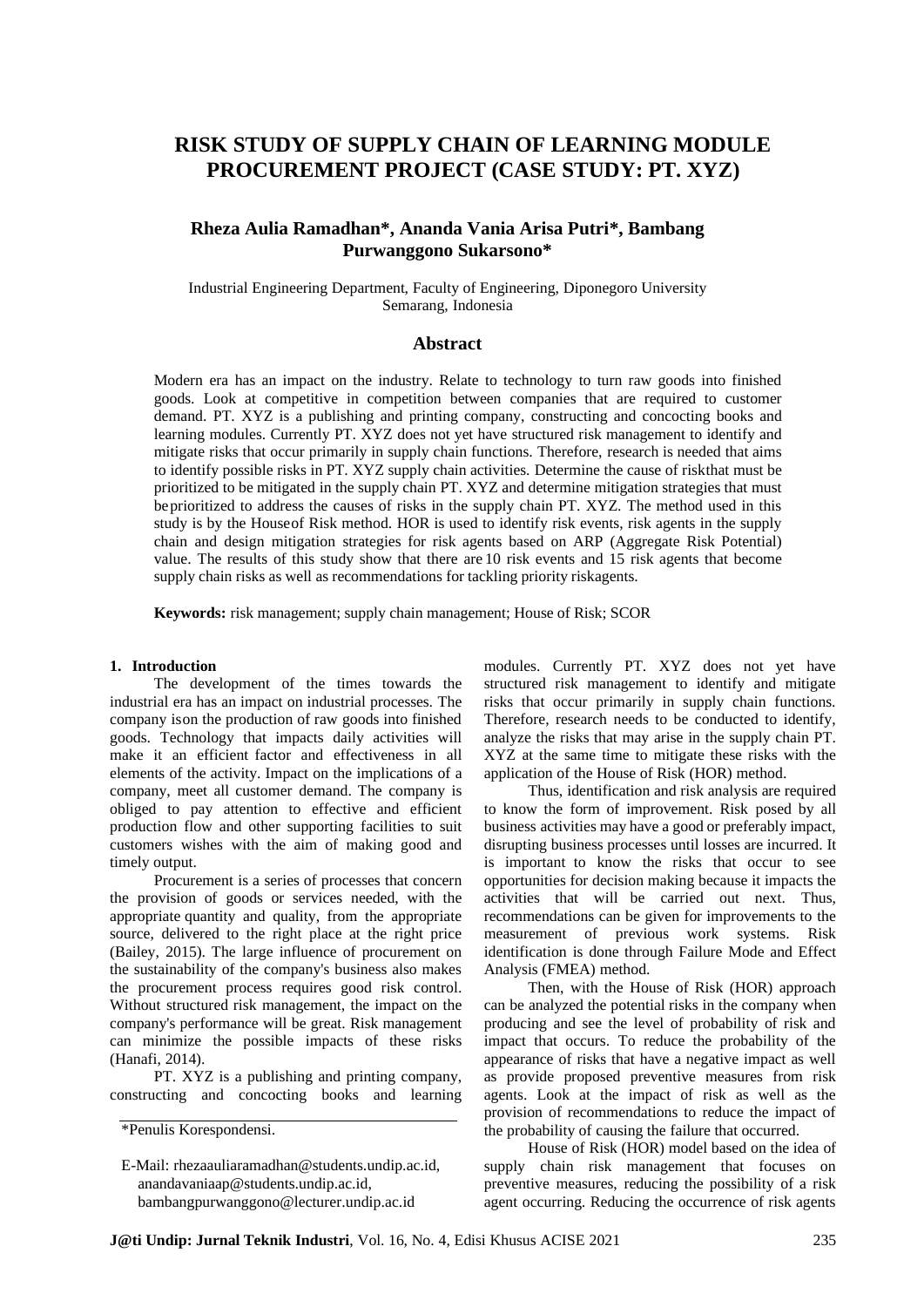will usually prevent the occurrence of a risk (risk event) as well (Tikson, 2005). Usually, a risk agent causes more than one risk.

According to Immawan and Putri (2018), the factors causing the risk of supply chain activity is a very complex supply chain network, high dependence on suppliers, the existence of organizational interactions within the supply chain, the short life cycle of a product. Performance of a supply chain process becomes a focus to design systems that can minimize time and cost (Ratnasari et al, 2018). Risk in supply chain can be a series of negative outcomes in various areas of the supply chain, including supply, operations, marketing, sales, and customer service (Wong & Ma, 2018).

#### **Supply Chain Management**

According to Pujawan (2005), the supply chain is a network of companies that jointly work to create and deliver a product into the hands of the end user. These companies usually include suppliers, factories, distributors, stores, or retailers, as well as supporting companies such as logistics services companies. Supply Chain Management (SCM) is an integrated application that provides information system support to management in terms of procurement of goods and services for the company while managing relationships between partners to maintain the level of willingness of products and services needed by the company optimally (Slamet, 2007). SCM integrates order delivery and processing, raw goods procurement, order tracking, information dissemination, collaborative planning, performance measurement, after-sales service, and new product development.

#### **Model Supply Chain Operation Reference (SCOR)**

The SCOR model has developed Supply Chain Risk Management; SCRM). This model presents business process frameworks, work indicators, best practices, and technologies to support communication and collaboration between supply chain partners, thereby improving the effectiveness of supply chain management and the effectivenessof supply chain improvement (Paul, 2014). SCOR is structured into five different management processes: Plan, Source, Make, Deliver, Return; from suppliers to consumers. The approach to building SCOR consists of Human Resource Processes, Practices, Performance, and Skills. The implementation of the SCOR model effectively contributes to an efficient logistics in supply chain operations (Salazar et al., 2012).

#### **Risk Management**

Risk is a form of uncertainty about the future circumstances, with decisions taken based on various considerations at this time. Risk is divided into pure risk and speculative risk. Pure risk is a risk accompanied by possible losses and the absence of possible profits, for example physical asset risk, employee risk, and legal risk. Speculative risk is a risk where losses and profits are expected, for example market risk, credit risk,

liquidity risk, andoperational risk. Risk management is a field of science on how organizations apply measures in mapping various problems by placing various management approaches comprehensively and systematically (Fahmi, 2010).

Risk management is the art of decision-making in a world full of uncertainty. House of Risk is the development of QFD (Quality Function Deployment) and FMEA (Failure Mode and Effect Analysis) methods used to develop a framework for managing risk. This method aims not only to counter the risk but also to counter the causes of risk or risk agent. HOR has two phases, the first is risk identification, the output is a priority rating risk agent. The second phase is risk management, the output is in the form of a plan of preventive measures for the occurrence of risk agents.

### **House of Risk (HOR)**

House of Risk is a renewable method of analyzing risk. Its application uses the principle of FMEA (Failure Mode and Error Analysis) to quantitatively measure risks combined with the House of Quality (HOQ) model to prioritize risk agents that must be prioritized first to then select the most effective measures to reduce the potential risks posed by risk agents.

The HOR model underlies risk management in the focus of prevention, which is to reduce the likelihood of risk agents happening. Then the earliest stage is to identify risk events and risk agents. Usually, one agent can cause more than one risk event. Adapting from the FMEA method, the risk assessment applied is a Risk Priority Number (RPN) consisting of 3 factors, namely the probability of occurrence, the severity of the impact that arises, and detection. The HOR method only establishes probability for risk agents and the severity of risk events. Because of the possibility of one risk agent causing more than one risk event, it is necessary to quantity the aggregate risk potential of the risk agent.

Adapting the House of Quality (HOQ) model to determine risk agents should be given priority as a precaution. An A rating is assigned to each risk agent based on the magnitude of the ARPj value for each *j* risk agent. Therefore, if there are many risk agents, the company can first select an agent that has the potential to pose a risk event.

The model with these two deployments is called House of Risk (HOR) which is a modification of the HOQ model (Pujawan and Geraldin, 2009).

- 1. HOR 1 is used to determine the priority level of risk agents to be administered as a precaution.
	- a. Identify risk event  $(E_i)$  and risk agent  $(A_i)$ .
	- b. Calculation of occurrence and severity variables E<sub>i</sub> and A<sub>i</sub>
	- c. Build a matrix of correlation relationships E<sup>i</sup> and  $A_i$  with provisions, 0: no correlation, 1: weak correlation, 3: moderate correlation, and 9: strong correlation.
	- d. Calculation of ARP value from Aj.
	- e. ARP rating of each Aj.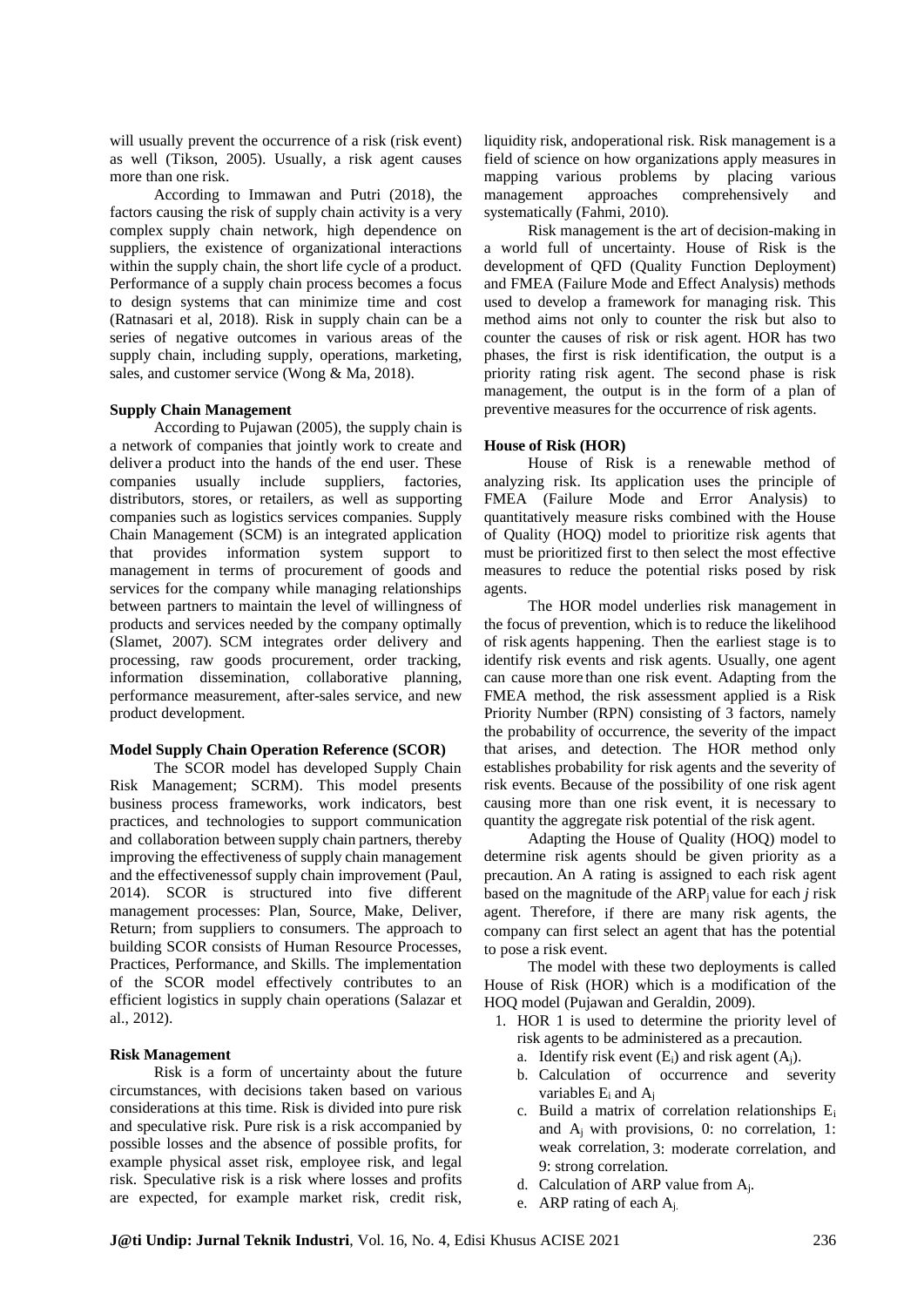f. Pareto  $A_i$  diagram creation (priority selection).

- 2. HOR 2 is a priority in taking actions that are considered effective.
	- a. The preparation of mitigation or preventive action  $(PA_k)$  is based on  $A_i$  priorities.
	- b. Correlation relationship between  $A_i$  and  $PA_k$ with provisions 0, 1, 3, and 9.
	- c. Calculation of the total effectiveness value of each PA<sub>k</sub>.
	- d. Measurement of the degree of difficulty of applying  $PA_k$  with a scale of application difficulty 3: low, 4:medium, and 5: high.
	- e. Calculation of Effectiveness to difficulty ratio.
	- f.  $PA_k$  priority rating based on  $ETD_k$  value.

## **2. Methods**

Research aims to find out what risk factors are related if production is carried out and the largest value in the supply chain in the company in identifying the risks that occur.

## **2.1 Supply Chain Management Activity Mapping**

SCM Activity mapping is done using score method. This mapping is done with the aim of identifying activities from suppliers to the end consumer. The use of this method in designing the measurement of supply chain performance in the process carried out, allows the company to evaluate the performance of the supply chain so that from the evaluation results can be monitored, and can know the potential risks of activity activities carried out by supplier groups to consumers.

#### **2.2 Risk Identification**

The initial stages for identification of problems are basically done by direct observation in the company. According to Landquist (2013) that Supply Chain Management is an overall approach to the material management process, such as providing, producing, and distributing products to consumers.

Risk identification with Failure Mode and Effects Analysis (FMEA) method focuses on 2 variables, namely possible occurrence, and severity. In determining the severity, it can be determined how serious the damage it. The severity rank value is between 1 to 10, where a scale of 1 indicates no impact and a scale of 10 indicates a hazard impact. In determining the occurrence can be determined how much interference can cause risk. Occurrence values between 1 and 10, where a scale value of 1 indicates almost the risk never occurs and a scale of 10 indicates that the risk is almost certain to occur.

#### **2.3 Risk Calculation**

The purpose of The House of Risk (HOR), which is to identify risks and design risk mitigation based on the results of risk assessment calculations to reduce the probability of risk agents occurring through prevention efforts in accordance with the priority level of risk agents. HOR management stage is divided into 2 phases, namely identifying risks and handling risks after identifying risks. HOR phase 1 serves in determining the source of the risk prioritized to take precautions and HOR phase 2 serves to provide special measures for consideration of resources with effectivecost selection.

HOR phase 1 to determine severity and occurrence assessment and correlation of risk event and risk agent, obtained from direct observation through interviews with related parties. Then, evaluating the results of data processing and conducting the next stage, namely HOR in phase 2, further identification is carried out on priority riskagents who will be given mitigation action, serving to minimize the impact of the risk agent.

#### **2.4 Data Collection**

Mapping the activities in the supply chain of PT. XYZ uses a SCOR model consisting of plan, source, make, deliver, and return which are the major processes of the business process in the supply chain. The mapping process will facilitate the identification of risk agents and risk events that occur in business activities in interviews and observations with an expert.

In the preliminary research conducted brainstorming activities with the PT. XYZ. Interviews are conducted to identify what risk events and risk agents may arise in the company's procurement activities. The incidence of risk thathas been identified and assessed as severity of risk (Si) can be seen in **Table 1**.

The risk agent  $(A<sub>i</sub>)$  that has been identified and

| Code           | <b>Risk Event (Ej)</b>                                              | Severity of Risk (Si) |
|----------------|---------------------------------------------------------------------|-----------------------|
| E1             | Delay in the arrival of raw materials                               |                       |
| E <sub>2</sub> | Defective raw materials                                             |                       |
| E <sub>3</sub> | Waste from raw materials due to excess                              |                       |
|                |                                                                     |                       |
| E4             | Availability of raw material stock in empty suppliers               |                       |
| E5             | Out of stock in the warehouse                                       |                       |
| E6             | The number of orders of raw materials is not appropriate            |                       |
| E7             | Supplier withholds supply                                           |                       |
| E8             | Cancellation of cooperation with suppliers                          |                       |
| E9             | Planning of the company's internal communication system is not good |                       |
| E10            | Natural disaster occurs at the time of delivery                     |                       |

**Table 1**. Identify Risk Event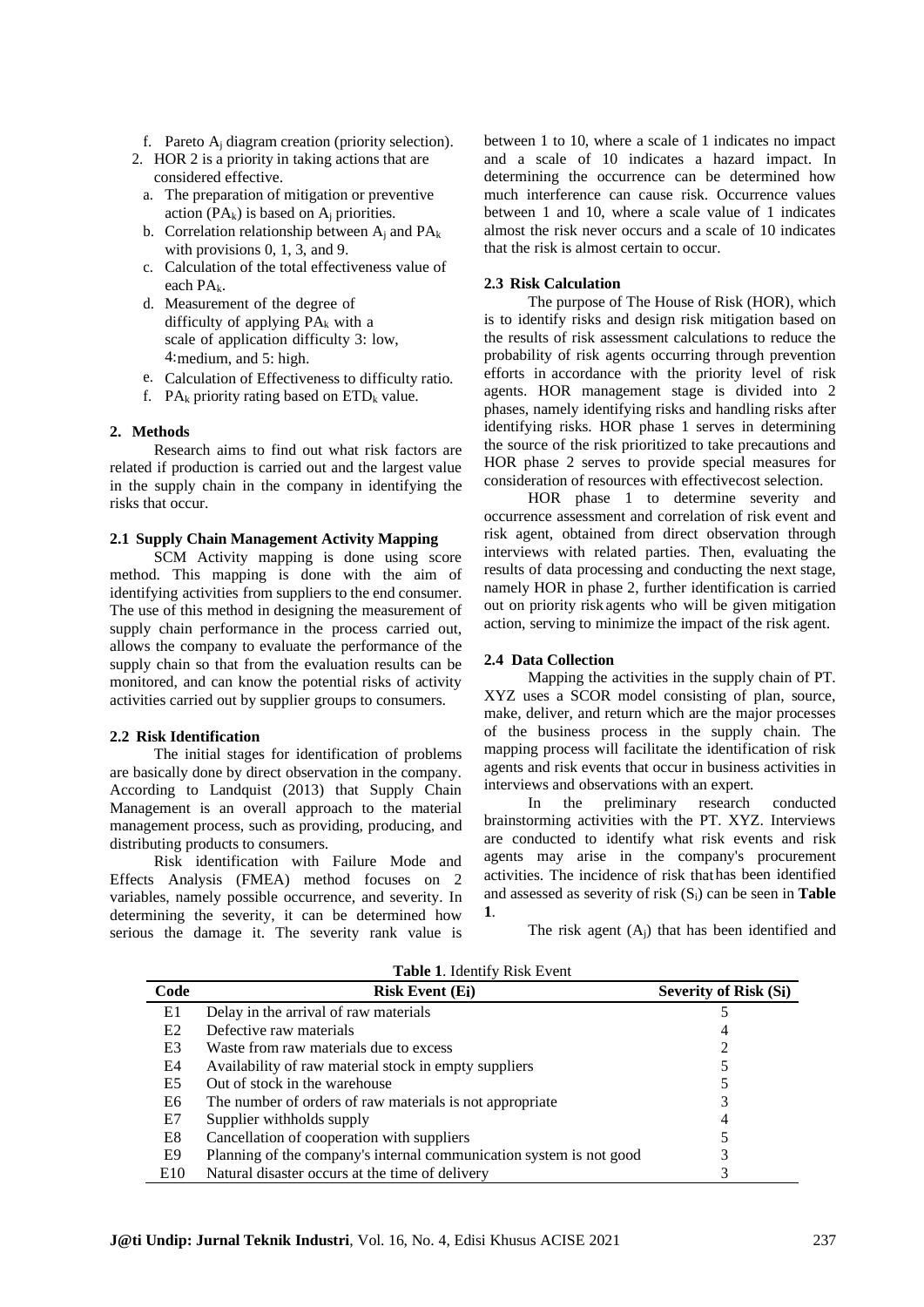| Code            | $\tilde{\phantom{a}}$<br><b>Risk Agent (Aj)</b>           | Occurrence (O <sub>i</sub> ) |
|-----------------|-----------------------------------------------------------|------------------------------|
| A1              | Shipping error from supplier                              |                              |
| A <sub>2</sub>  | Not possible to open other suppliers                      | 2                            |
| A <sub>3</sub>  | Absence of procurement SOP applied                        | 4                            |
| A4              | Absence of contract with suppliers                        |                              |
| A5              | Minimal resource competency                               |                              |
| A6              | Information systems at suppliers that are not appropriate |                              |
| A7              | Lack of oversight from superiors                          | 3                            |
| A8              | Lack of employee engagement                               | $\overline{c}$               |
| A9              | Erratic weather conditions                                | 3                            |
| A10             | Hampered disbursement of funds                            | 5                            |
| A11             | Human error in workers                                    | 3                            |
| A <sub>12</sub> | Labor negligence                                          |                              |
| A13             | Damage to raw materials during the delivery process       | 4                            |
| A14             | Inaccuracy in planning                                    | $\mathfrak{D}$               |
| A15             | Transport problems and disasters                          | 2                            |

| <b>Table 3. Result of HOR Phase 1</b> |                 |    |     |     |                |                |     |               |     |                 |            |                |     |     |     |                    |
|---------------------------------------|-----------------|----|-----|-----|----------------|----------------|-----|---------------|-----|-----------------|------------|----------------|-----|-----|-----|--------------------|
| <b>Risk</b>                           | Risk Agent (Aj) |    |     |     |                |                |     |               |     | <b>Severity</b> |            |                |     |     |     |                    |
| Event<br>$(E_i)$                      | A1              | A2 | A3  | A4  | A <sub>5</sub> | A6             | A7  | $\mathbf{A8}$ | A9  | ${\bf A10}$     | <b>A11</b> | A12            | A13 | A14 | A15 | of Risk<br>$(S_i)$ |
| E1                                    | 9               |    |     | 3   |                | 3              |     |               | 3   |                 |            | 9              | 3   |     | 3   |                    |
| E2                                    | 3               |    | 3   |     |                |                |     |               |     |                 |            |                |     |     |     |                    |
| E <sub>3</sub>                        |                 |    |     |     |                |                |     |               |     |                 |            |                |     |     |     |                    |
| E4                                    |                 |    |     | 9   |                |                |     |               |     |                 |            |                |     |     |     |                    |
| E <sub>5</sub>                        |                 |    |     |     | 3              |                | 3   |               |     | 3               | 9          |                |     |     |     |                    |
| E <sub>6</sub>                        |                 |    |     |     |                |                |     |               |     |                 |            |                |     |     |     |                    |
| E7                                    |                 |    |     |     |                |                |     |               |     | 3               |            | 3              |     |     |     |                    |
| E8                                    |                 |    |     | 9   |                | 3              |     |               |     |                 |            |                |     |     |     |                    |
| E <sub>9</sub>                        |                 |    |     |     |                |                |     | 9             |     |                 |            |                |     |     |     |                    |
| E10                                   |                 |    |     |     |                |                |     |               |     |                 |            |                |     |     | Q   |                    |
| Occ (O <sub>i</sub> )                 | 4               | 2  | 4   | 5   | 4              | $\mathfrak{D}$ |     | 2             | 3   | 5               | 3          | 5              | 4   | 2   | 2   |                    |
| <b>ARP</b>                            | 256             | 48 | 152 | 525 | 116            | 198            | 186 | 138           | 126 | 150             | 195        | 310            | 204 | 76  | 100 |                    |
| Priority                              | 3               | 15 | 8   |     | 12             |                |     | 10            | 11  | 9               | 6          | $\overline{2}$ | 4   | 14  | 13  |                    |

assessed its occurrence level (Oj) is listed in **Table 2**. A<sup>j</sup> and O<sup>j</sup> value is based on interviews with procurement managers. Risk event is possible occurrence of risk and risk agent is the cause of the risk event.

#### **3. Results and Discussion**

## **3.1 House of Risk Phase 1**

House of Risk (HOR) phase 1 is an early stage that aims to identify risk events as well as risk agents that cause them. Next will be discussed about the measurement of correlation value  $(R_{ii})$  and calculation of risk priority index value/ Aggregate Risk Potential (ARP). This value will be used as a consideration to determine the priority of risk management that will be the input for HOR Phase 2.

After all risk agents are calculated the ARP value, then the next stage is to group the agents - risk agents that would otherwise be the main ingredients for countermeasures. The determination of the risk agent uses Pareto law. The measurement of correlation values and ARP calculations can be seen in **Table 3**.

Pareto's law states that 80% of problems are caused by 20% critical risk. By focusing counter measures on 20%of these risks, it is expected that 80% of the company's risk impact can be minimized or even resolved. **Table 4** is the pareto calculation of risk agents. From **Table 4** it is claimed that 20% of the causes of risk come from two risk agents, namely the absence of contracts with suppliers (A4) and labor negligence (A12).

After processing in HOR phase 1 and obtaining ARP value, then the next stage of risk mitigation by using HOR phase 2 is to handle (risk treatment). The identified risk agent has the largest ARP value determined by pareto diagramwill be the input in HOR phase 2, namely the priority risk agent that will be mitigated. Based on aggregate risk potential calculation in HOR 1, Pareto Diagram is created to find out the risk agent that causes risk to the system. The percentage of 20% entry in A12 with cumulative up to 30.04% so that A12 is includedin the risk agent that must be addressed. Here is a list of risk agents that will be mitigated based on ARP values by using pareto diagram. Pareto Diagram can be seen in **Figure 1**.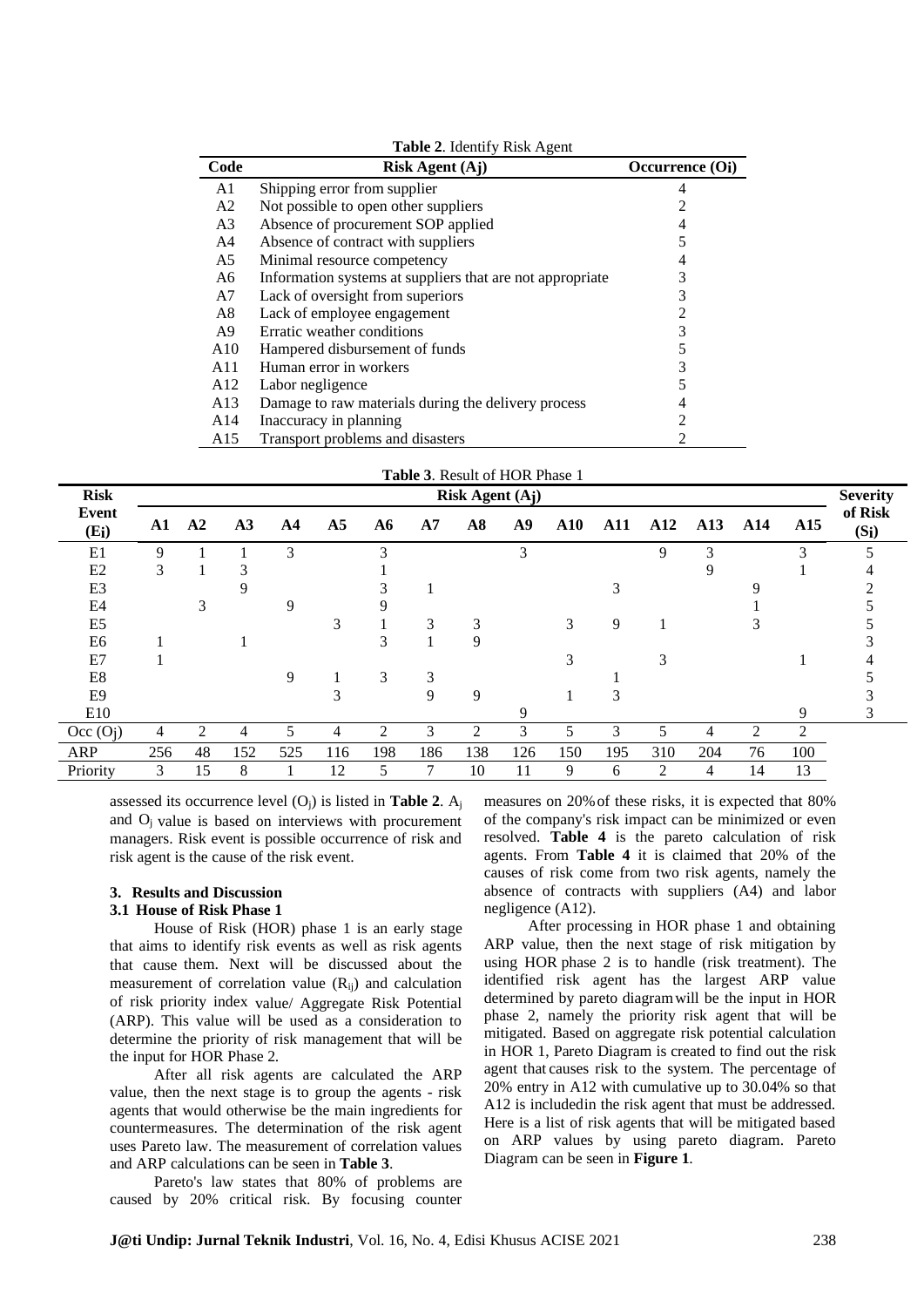| <b>Risk Agent</b> | <b>Rank</b> | <b>ARP</b> | <b>ARP Cumulative</b> | ARP (%) | Cumulative $(\% )$ | Category     |
|-------------------|-------------|------------|-----------------------|---------|--------------------|--------------|
| A4                |             | 525        | 525                   | 18,88   | 18,88              |              |
| A12               | 2           | 310        | 835                   | 11,15   | 30,04              | Priority     |
| A1                | 3           | 256        | 1091                  | 9,21    | 39,24              |              |
| A13               | 4           | 204        | 1295                  | 7,34    | 46,58              |              |
| A6                | 5           | 198        | 1493                  | 7,12    | 53,71              |              |
| A11               | 6           | 195        | 1688                  | 7,01    | 60,72              |              |
| A <sub>7</sub>    | 7           | 186        | 1874                  | 6,69    | 67,41              |              |
| A <sub>3</sub>    | 8           | 152        | 2026                  | 5,47    | 72,88              |              |
| A10               | 9           | 150        | 2176                  | 5,40    | 78,27              | Non-Priority |
| A8                | 10          | 138        | 2314                  | 4,96    | 83,24              |              |
| A <sub>9</sub>    | 11          | 126        | 2440                  | 4,53    | 87,77              |              |
| A5                | 12          | 116        | 2556                  | 4,17    | 91,94              |              |
| A15               | 13          | 100        | 2656                  | 3,60    | 95,54              |              |
| A14               | 14          | 76         | 2732                  | 2,73    | 98,27              |              |
| A <sub>2</sub>    | 15          | 48         | 2780                  | 1,73    | 100,00             |              |

**Table 4**. Result of Pareto



| <b>Table 5.</b> Identification of Mitigation Actions |                                                                  |                        |  |  |  |  |  |  |
|------------------------------------------------------|------------------------------------------------------------------|------------------------|--|--|--|--|--|--|
| <b>Risk Agent</b>                                    | <b>Mitigation Action</b>                                         |                        |  |  |  |  |  |  |
| Absence of contract with suppliers (A4)              | Evaluate supplier performance                                    | PA <sub>1</sub>        |  |  |  |  |  |  |
|                                                      | Review of contract systems for procurement activities            | PA <sub>2</sub>        |  |  |  |  |  |  |
|                                                      | Conduct training periodically                                    | PA <sub>3</sub>        |  |  |  |  |  |  |
| Labor negligence (A12)                               | Internal quality audit related to labor<br>Take measurement work | PA4<br>PA <sub>5</sub> |  |  |  |  |  |  |

#### **3.2 House of Risk Phase 2**

At this stage, follow-up on priority risk agent will be given mitigation action to minimize the impact of the risk agent. The next step is to identify the ideal mitigation action to address priority risk agents. This identification is obtained through brainstorming activities. Here **Table 5** is a mitigation action to address each risk agent.

After the identification of mitigation actions, the measurement of correlation value between mitigation action and priority risk agent is carried out. The correlation value is still the same scale of value as the correlation value between the risk agent and the risk event. Furthermore, the measurement of the degree of difficulty  $(D_k)$ . this degree of difficulty is as an overview

of the difficulty level of the implementation of mitigation actions. The value scale used is based on a value scale of 3 weights for easy-to-implement mitigation actions, 4 for mitigation actions that are somewhat difficult to implement and 5 weights for mitigation actions that are difficult to implement.

The next step is to calculate the total effectiveness (Tek) by summing the results of matching values with the ARP of each priority risk agent. After that calculate the value effectiveness to difficulty ratio (ETD) by dividing the value  $(T_{ek})$  by the degree of difficulty  $(D_k)$ . Etd value is the benchmark or parameter of mitigation action based on the order of ease of implementation, so the higher the value of ETD, the more ideal mitigation action to be implemented.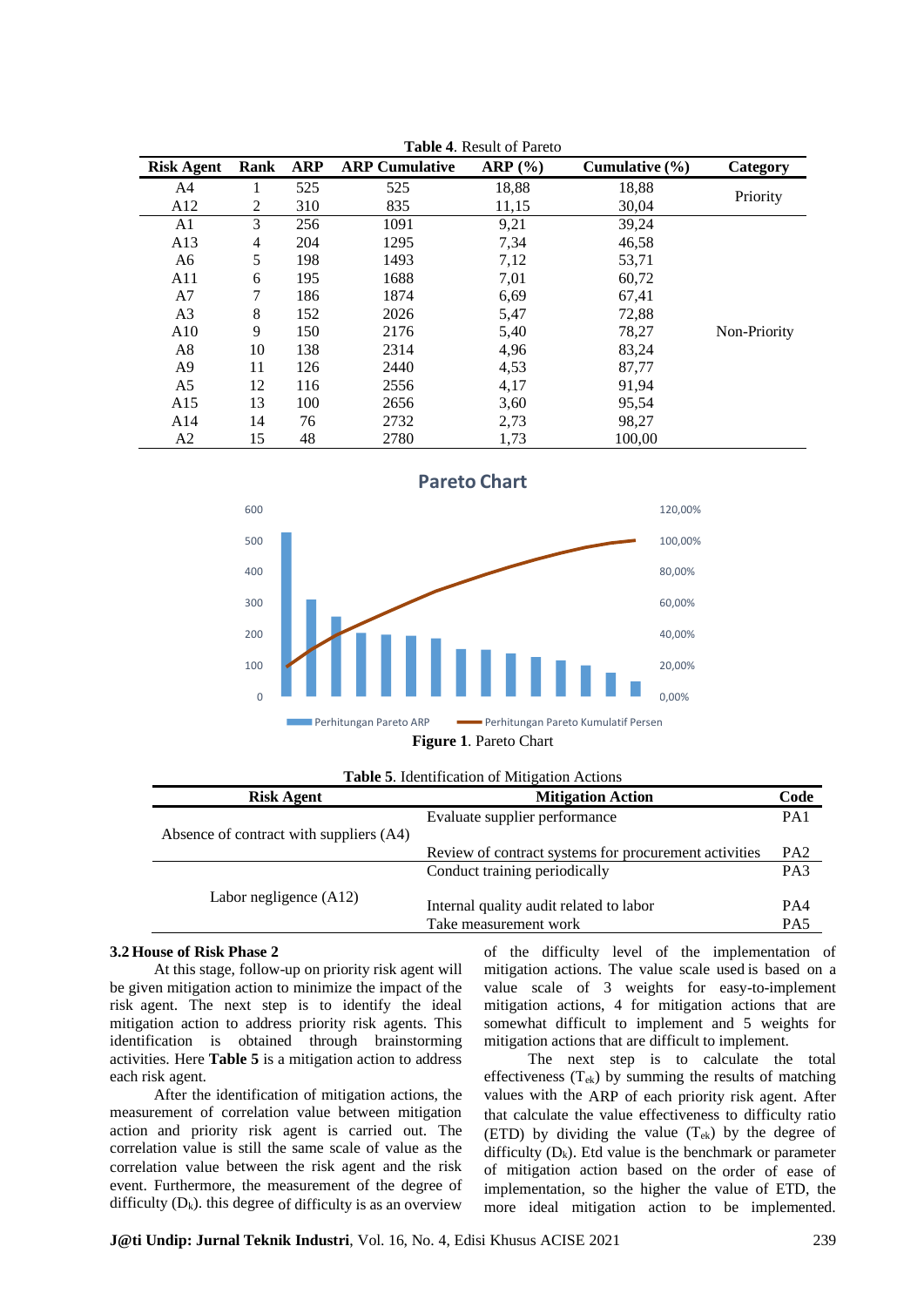|                                             |                 | Mitigations $(PA_k)$ |       |     |                 |     |  |  |  |  |
|---------------------------------------------|-----------------|----------------------|-------|-----|-----------------|-----|--|--|--|--|
| Risk Agent                                  | PA <sub>1</sub> | PA <sub>2</sub>      | PA3   | PA4 | PA <sub>5</sub> | ARP |  |  |  |  |
| A <sub>4</sub>                              |                 |                      |       |     |                 | 525 |  |  |  |  |
| A12                                         |                 |                      |       |     |                 | 310 |  |  |  |  |
| Total effectiveness of action (Tk)          | 5035            | 4725                 | 2790  | 930 | 3315            |     |  |  |  |  |
| Degree of difficulty performing action (Dk) |                 |                      |       |     |                 |     |  |  |  |  |
| Effectiveness to difficulty ratio (ETD)     | 1678.33         | 1181.25              | 697.5 | 186 | 1105            |     |  |  |  |  |
| Rank                                        |                 |                      |       |     |                 |     |  |  |  |  |
|                                             |                 |                      |       |     |                 |     |  |  |  |  |

**Table 6**. Result of HOR Phase 2

Calculations can be seen in **Table 6**.

### **3.3 Proposed Improvements**

Based on the **Table 6**, it is concluded that the most ideal mitigation for the company to implement today is performance evaluation activity (PA1). Mitigation actions are sorted from largest to smallest ETD values. Recommendations for mitigation actions that can be given related to the results of the study are:

1. Evaluate supplier performance (PA1)

Risk mitigation action with the highest rank with a  $T_k$  value of 5035, a difficulty value of  $D_k$  of 3, and for an ETD value of 1678.3. In evaluating and selecting suppliers should be based on the ability to meet the requirements of certain quality systems and quality assurance.

2. Review of contract system for procurement activities (PA2)

Risk mitigation action with a  $T_k$  value of 4725, a  $D_k$ value of 4, and an ETD value of 1181.3. The Company shall establish and select a written procedure to carry out a review of the contact and to coordinate such activities.

- 3. Perform work measurements (PA5) Risk mitigation action with the third rank  $T_k$  value of 3315, a value of  $D_k$  of 3, and for an ETD value of 1105. Work measurement is used as the basis in intensive plans to maintain process balance, especially on determiningthe level of labor use.
- 4. Conduct training periodically (PA3) Risk mitigation action with  $T_k$  value of 2790,  $D_k$ value of 4, and ETD value of 697.5. The workforce must be qualified based on education, training, or experience according to the needs to get training in accordance with their respective areas of expertise.
- 5. Internal quality audit related to labor (PA4) Mitigation action with the fifth rank that has  $T_k$  value of 930, a value of  $D_k$  of 5, and for an ETD value of 186. The Company shall establish and maintain written procedures for the planning and implementation of internal quality audits and the results of the audit shall be verified to determine the effectiveness of correction of actionstaken.

#### **4. Conclusion**

From the results of research that has been conducted in PT. XYZ is related to the management of supply chain risk with the house of risk method, it is concluded that the risk event identified is likely to arise

in PT. XYZ supply chain activities in PT. XYZ. The advantage of using house of risk is that this method considers possible risk events caused by several risk agents and risk agents that cause some risk events that are not considered by other risk mapping methods.

Risk event at supply chain PT. XYZ identified as many as 10, while for risk agents identified as many as 15 andprioritized to be mitigated based on ARP value as much as 2 namely risk agent A4 (Absence of contract with supplier) and risk agent A12 (Labor negligence). Mitigation or prevention strategies prioritized to prevent the cause of risk are evaluating supplier performance, reviewing contract systems for procurement activities, conducting periodic training, internal quality audits related to labor, and conducting work measurements.

#### **5. References**

- Adi, D. E., dan Susanto, N. (2017). Analisis Manajemen Resiko Aktivitas Pengadaan pada Percetakan Surat Kabar*. Jurnal Metris*, 18, 113- 118.
- Bailey, H., Kaufman, D., Henderson, A., and Leng, M. (2015). GRL Supporting Information*. AGU Publications*.
- Bailey, P. (2015). Procurement, Principles & Management (11 ed.). *Pearson Education Limited*.
- Besterfield. (1999). Total Quality Management. *Prentice Hall International, Inc. USA*.
- Fahmi, Irham. (2010). Manajemen Resiko. *Bandung: Alfabeta.*
- Hanafi, Mamduh M., dan Abdul Halim. (2014). Analisis Laporan Keuangan Edisi Tujuh*. UPP AMP YKPN,Yogyakarta.*
- Immawan, T. and Putri, D. K. ( 2018). House of Risk Approach for Assessing Supply Chain Risk Management Strategies: A Case Study in Crumb Rubber Company Ltd. *MATEC Web of Conferences,* 154, 1–4.
- Immawan, T., Puruhita, A., and Cahyo, W. N. ( 2019). Risk Analysis of Supply Chain Cultivation of JOPER. *Proceedings of the 6 th Annual Conference on Industrial and System Engineering (ACISE)*.
- Landquist, H. (2013). Evaluating the needs of risk assessment methods of potentially polluting shipwrecks. Department of Shipping and Marine Technology*. Chalmers University of Technology. Gothenburg: Sweden.*
- Ma, H. L. and Wong, W. H. C. (2018). A Fuzzy- Based